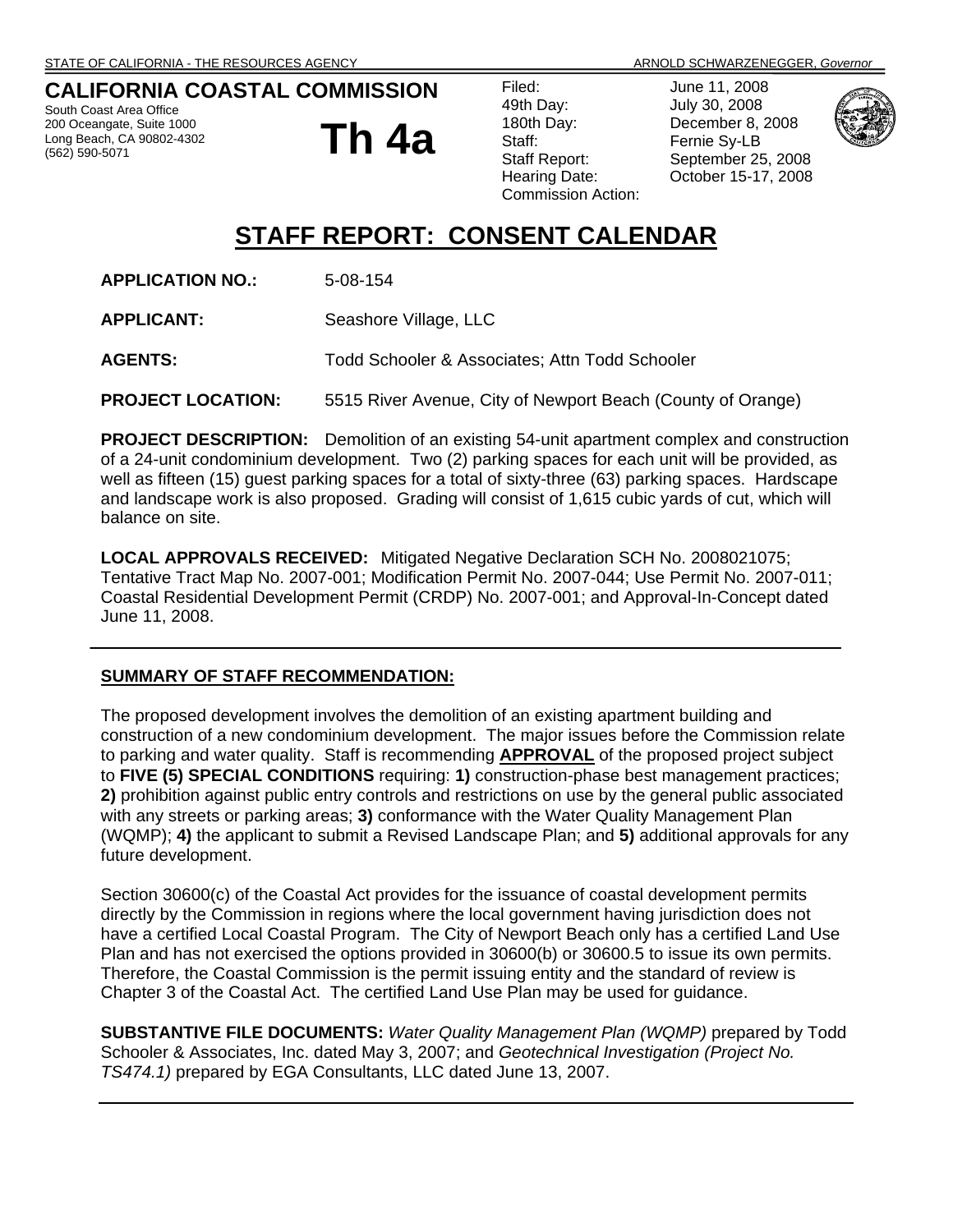### **LIST OF EXHIBITS**

- 1. Location Map
- 2. Assessors Parcel Map
- 3. Site Plan
- 4. Floor Plans and Elevations

## **STAFF RECOMMENDATION:**

Staff recommends that the Commission **APPROVE** the permit application with special conditions.

### **MOTION:**

*I move that the Commission approve the coastal development permit applications included on the consent calendar in accordance with the staff recommendations.*

Staff recommends a **YES** vote. Passage of this motion will result in approval of all the permits included on the consent calendar. The motion passes only by affirmative vote of a majority of the Commissioners present.

### **RESOLUTION:**

# **I. APPROVAL WITH CONDITIONS**

The Commission hereby **APPROVES** a coastal development permit for the proposed development and adopts the findings set forth below on grounds that the development as conditioned will be in conformity with the policies of Chapter 3 of the Coastal Act and will not prejudice the ability of the local government having jurisdiction over the area to prepare a Local Coastal Program conforming to the provisions of Chapter 3. Approval of the permit complies with the California Environmental Quality Act because either 1) feasible mitigation measures and/or alternatives have been incorporated to substantially lessen any significant adverse effects of the development on the environment, or 2) there are no further feasible mitigation measures or alternatives that would substantially lessen any significant adverse impacts of the development on the environment.

# **II. STANDARD CONDITIONS**

- 1. Notice of Receipt and Acknowledgment. The permit is not valid and development shall not commence until a copy of the permit, signed by the permittee or authorized agent, acknowledging receipt of the permit and acceptance of the terms and conditions, is returned to the Commission office.
- 2. Expiration. If development has not commenced, the permit will expire two years from the date this permit is reported to the Commission. Development shall be pursued in a diligent manner and completed in a reasonable period of time. Application for extension of the permit must be made prior to the expiration date.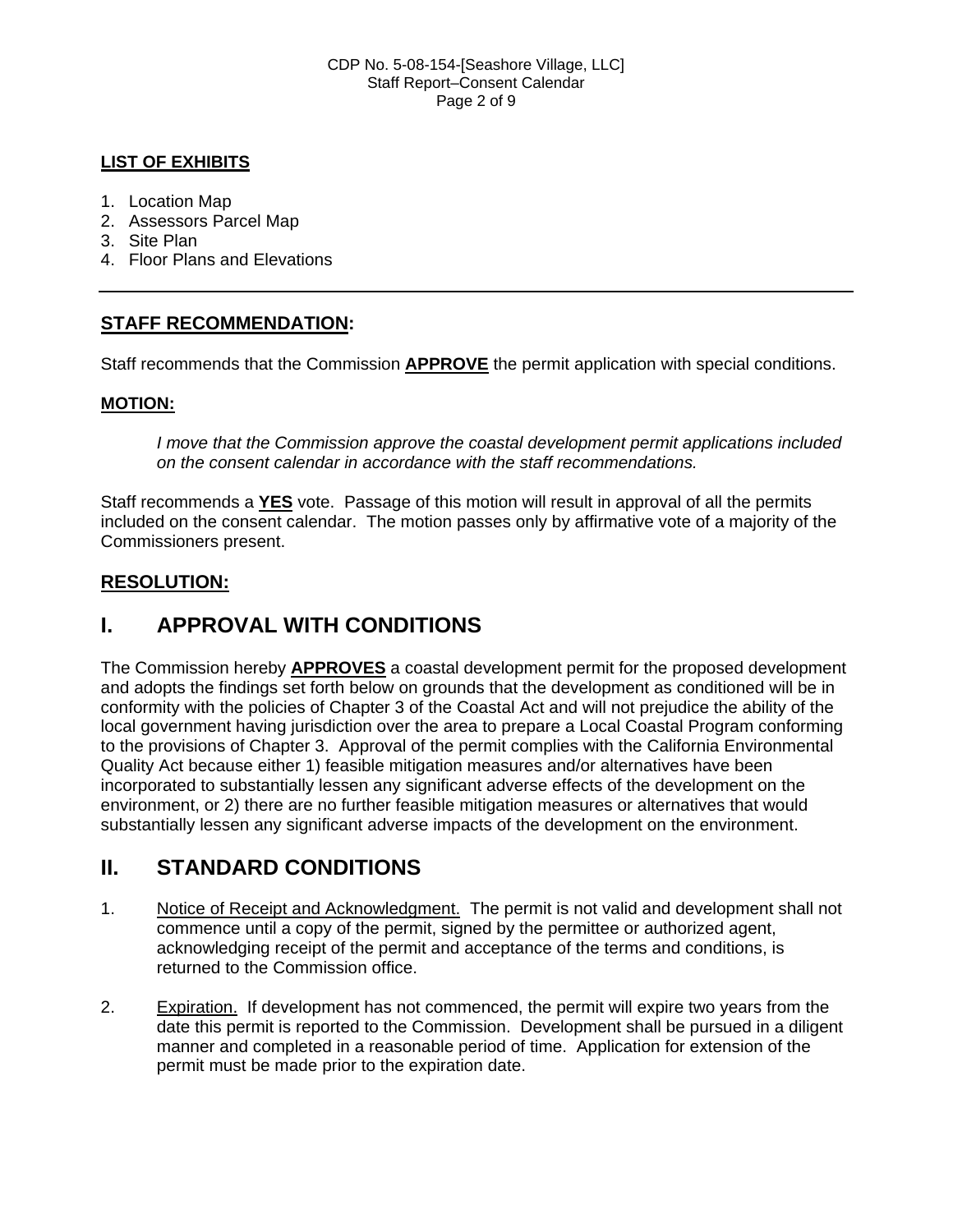#### CDP No. 5-08-154-[Seashore Village, LLC] Staff Report–Consent Calendar Page 3 of 9

- 3. Interpretation. Any questions of intent or interpretation of any condition will be resolved by the Executive Director or the Commission.
- 4. Assignment. The permit may be assigned to any qualified person, provided assignee files with the Commission an affidavit accepting all terms and conditions of the permit.
- 5. Terms and Conditions Run with the Land. These terms and conditions shall be perpetual, and it is the intention of the Commission and the permittee to bind all future owners and possessors of the subject property to the terms and conditions.

# **III. SPECIAL CONDITIONS**

### **1. CONSTRUCTION BEST MANAGEMENT PRACTICES**

- **A.** The permittee shall comply with the following construction-related requirements:
	- (1) No construction materials, debris, or waste shall be placed or stored where it may be subject to wave, wind, rain, or tidal erosion and dispersion;
	- (2) Any and all debris resulting from construction activities shall be removed from the project site within 24 hours of completion of the project;
	- (3) Construction debris and sediment shall be removed from construction areas each day that construction occurs to prevent the accumulation of sediment and other debris which may be discharged into coastal waters;
	- (4) Erosion control/sedimentation Best Management Practices (BMP's) shall be used to control dust and sedimentation impacts to coastal waters during construction. BMPs shall include, but are not limited to: placement of sand bags around drainage inlets to prevent runoff/sediment transport into coastal waters; and
	- (5) All construction materials, excluding lumber, shall be covered and enclosed on all sides, and as far away from a storm drain inlet and receiving waters as possible.
- **B.** Best Management Practices (BMPs) designed to prevent spillage and/or runoff of construction-related materials, sediment, or contaminants associated with construction activity shall be implemented prior to the on-set of such activity. Selected BMPs shall be maintained in a functional condition throughout the duration of the project. Such measures shall be used during construction:
	- (1) The applicant shall ensure the proper handling, storage, and application of petroleum products and other construction materials. These shall include a designated fueling and vehicle maintenance area with appropriate berms and protection to prevent any spillage of gasoline or related petroleum products or contact with runoff. It shall be located as far away from the receiving waters and storm drain inlets as possible;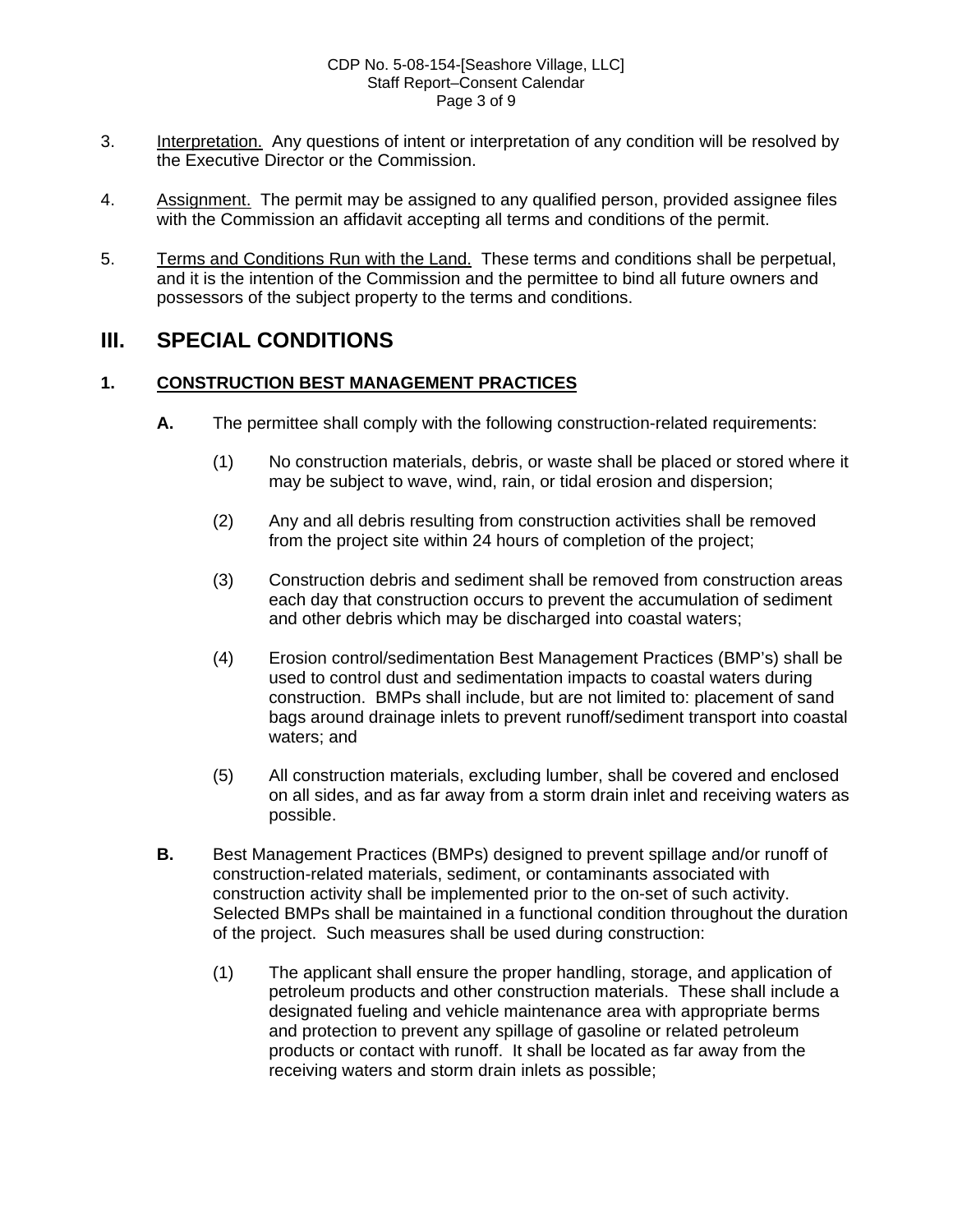- (2) The applicant shall develop and implement spill prevention and control measures;
- (3) The applicant shall maintain and wash equipment and machinery in confined areas specifically designed to control runoff. Thinners or solvents shall not be discharged into sanitary or storm sewer systems. Washout from concrete trucks shall be disposed of at a location not subject to runoff and more than 50 feet away from a stormdrain, open ditch or surface water; and
- (4) The applicant shall provide adequate disposal facilities for solid waste, including excess concrete, produced during construction.

### **2. GATING/ENTRY CONTROLS**

As proposed, all streets, roads and parking areas shall be open for use by the general public 24 hours per day for parking, vehicular, pedestrian, and bicycle access, with the exception of standard limited (i.e. less than one day) parking restrictions for street sweeping/maintenance purposes. Long term or permanent physical obstruction of streets, roads and public parking areas shall be prohibited. All public entry controls (e.g. gates, gate/guard houses, guards, signage, structures and/or landscaping mimicking any type of entry control, etc.) and restrictions on use by the general public (e.g. preferential parking districts, resident-only parking periods/permits, etc.) associated with any streets or parking areas shall be prohibited.

### **3. CONFORMANCE WITH THE WATER QUALITY MANAGEMENT PLAN (WQMP)**

The applicant shall conform to the Water Quality Management Plan (WQMP) dated May 3, 2007 showing roof drainage and runoff from all impervious areas directed to infiltration/gravel bed drainage systems or pervious areas. Any proposed changes to the approved plan shall be reported to the Executive Director. No changes to the approved plan shall occur without a Commission amendment to this coastal development permit unless the Executive Director determines that no amendment is required.

### **4. REVISED LANDSCAPE PLAN**

- **A. PRIOR TO ISSUANCE OF THE COASTAL DEVELOPMENT PERMIT**, the applicant shall submit, for the review and approval of the Executive Director, two (2) full sized sets of Revised Landscape Plans that demonstrate the following:
	- (1) The plan shall demonstrate that:
		- (a) All landscaping shall consist of native or non-native drought tolerant non-invasive plant species. No plant species listed as problematic and/or invasive by the California Native Plant Society [\(http://www.CNPS.org/](http://www.cnps.org/)), the California Invasive Plant Council (formerly the California Exotic Pest Plant Council) [\(http://www.cal](http://www.cal-ipc.org/)[ipc.org/\)](http://www.cal-ipc.org/), or as may be identified from time to time by the State of California shall be employed or allowed to naturalize or persist on the site. No plant species listed as a "noxious weed" by the State of California or the U.S. Federal Government shall be utilized within the property. All plants shall be low water use plants as identified by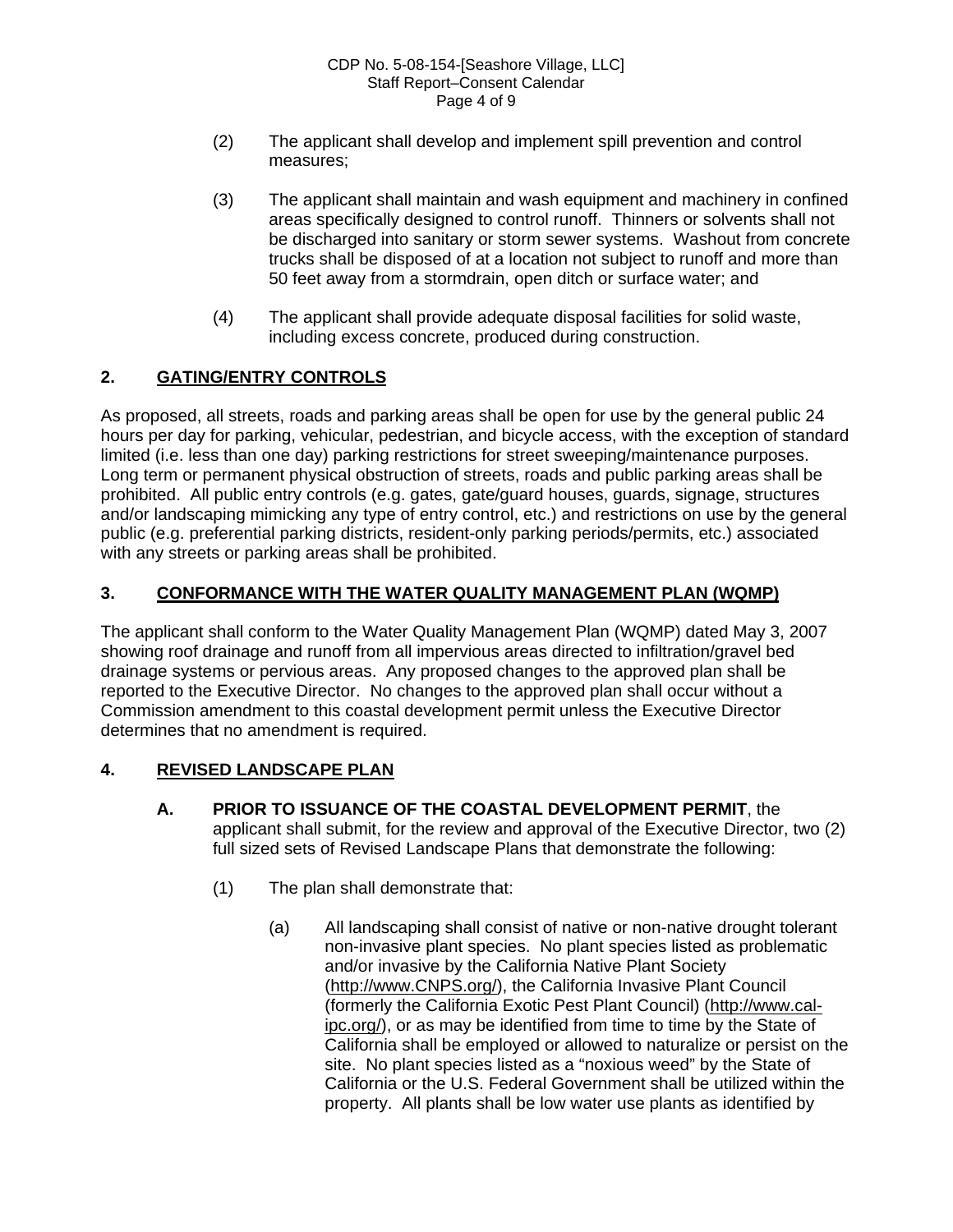#### CDP No. 5-08-154-[Seashore Village, LLC] Staff Report–Consent Calendar Page 5 of 9

California Department of Water Resources (See: <http://www.owue.water.ca.gov/docs/wucols00.pdf>). Any existing landscaping that doesn't meet the above requirements shall be removed;

- (b) All planting shall provide 90 percent coverage within 90 days and shall be repeated if necessary to provide such coverage; and
- (c) All plantings shall be maintained in good growing condition throughout the life of the project, and whenever necessary, shall be replaced with new plant materials to ensure continued compliance with the landscape plan;
- (2) The plan shall include, at a minimum, the following components:
	- (a) A map showing the type, size, and location of all plant materials that will be on the developed site, the temporary irrigation system, topography of the developed site, and all other landscape features, and
	- (b) a schedule for installation of plants.
- **B.** The permittee shall undertake development in accordance with the approved plan. Any proposed changes to the approved final plan shall be reported to the Executive Director. No changes to the approved final plans shall occur without a Commission amendment to this coastal development permit unless the Executive Director determines that no amendment is legally required.

### **5. FUTURE DEVELOPMENT**

This permit is only for the development described in Coastal Development Permit No. 5-08-154. Pursuant to Title 14 California Code of Regulations Section 13253(b)(6), the exemptions otherwise provided in Public Resources Code Section 30610(b) shall not apply to the development governed by Coastal Development Permit No. 5-08-154. Accordingly, any future improvements to the development authorized by this permit, including repair and maintenance identified as requiring a permit in Public Resources Section 30610(d) and Title 14 California Code of Regulations Sections 13252(a)-(b), shall require an amendment to Permit No. 5-08-154 from the Commission or shall require a new coastal development permit from the Commission or its successor in interest.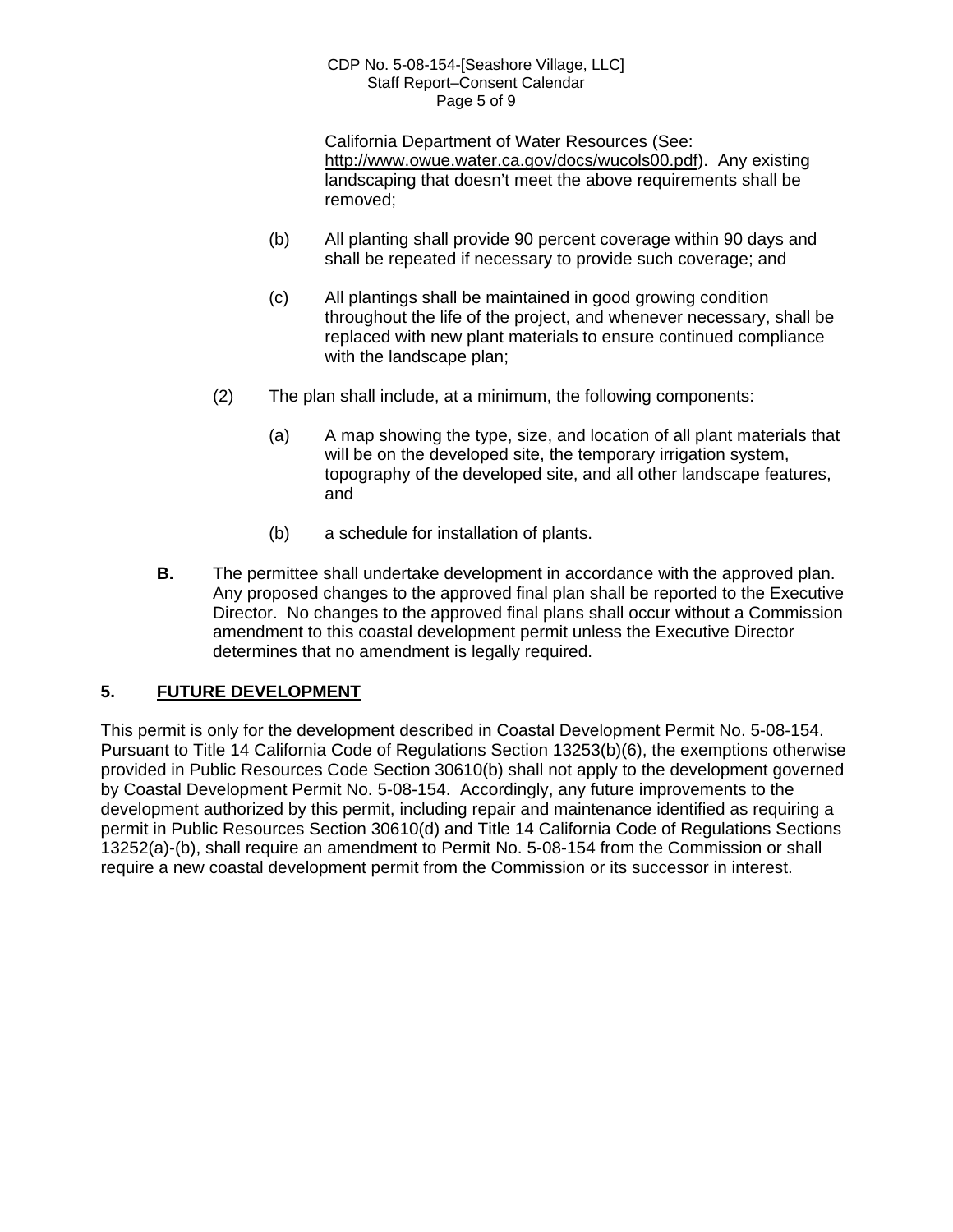# **IV. FINDINGS AND DECLARATIONS:**

The Commission hereby finds and declares:

### **A. PROJECT LOCATION AND DESCRIPTION**

The subject site is located at 5515 Riverside Avenue in the City of Newport Beach, Orange County (Exhibits #1-2). The lot size is 65,108 square feet and the City of Newport Beach Land Use Plan (LUP) designates use of the site for High Density Residential and the proposed project adheres to this designation. The project site is generally bordered by River Avenue to the north; Seashore Drive to the south; residential units, including vacation rentals, to the east; and a City-owned park to the west. Public access to the beach is one block to the southwest, less than 200-feet from the project site.

The project involves demolition of an existing three-story, 54,739 square foot, 54-unit apartment complex and construction of a 24-unit condominium development (twelve (12) detached singlefamily buildings with 2-car attached garages and six (6) two-family detached duplexes with attached garages and carports totaling 2-car spaces per unit attached) (Exhibit #3). Thus, two (2) parking spaces for each unit will be provided (48 parking spaces), as well as fifteen (15) guest parking spaces for a total of sixty-three (63) parking spaces. The proposed project would be completed in three (3) phases with two (2) building styles: Plantation and Craftsman. Single-family units with Plantation and Craftsman architectural styles would front Seashore Drive alternately, and duplex units with Plantation and Craftsman architectural styles would front River Avenue alternately (Exhibit #4). Each unit will consist of three-stories.

The development proposes three (3) plan types--Plan A during Phase 1; Plan B during Phase II and Plan C during Phase III—and four (4) floor plans ranging in size from 1,770 square feet to 3,248 square feet, including attached garages, patios, and decks. For Plan A, the maximum ridgeline height would be 31-feet above finished grade. For Plan B, the maximum ridgeline height would be 31-feet and 4-inches above finished grade. For Plan C, the maximum ridgeline height would be 31-feet and 4-inches above finished grade.

The proposed project will blend in with the community character of the area that consists of detached single-unit and two-unit residential structures. Hardscape and landscape work is also proposed. Grading will consist of 1,615 cubic yards of cut, which will balance on site. Access to the site would be provided via two (2) driveways on River Avenue and one (1) driveway from Neptune Avenue. The western driveway on River Avenue would exclusively serve one (1) single unit structure. All other vehicular access would be provided through a driveway connecting Neptune Avenue to River Avenue. As proposed, all public entry controls and restrictions on use by the general public associated with any streets or parking areas shall be prohibited with the proposed project. **SPECIAL CONDITION NO. 2** has been imposed to verify this.

The applicant has a Water Quality Management Plan (WQMP) for the proposed project and is proposing water quality improvements as part of the proposed project, consisting of infiltration/gravel bed drainage systems and surface drainage directed to permeable areas.

The applicant is also requesting the approval of a tentative tract map, for condominium purposes, to create 24 airspace condominium units.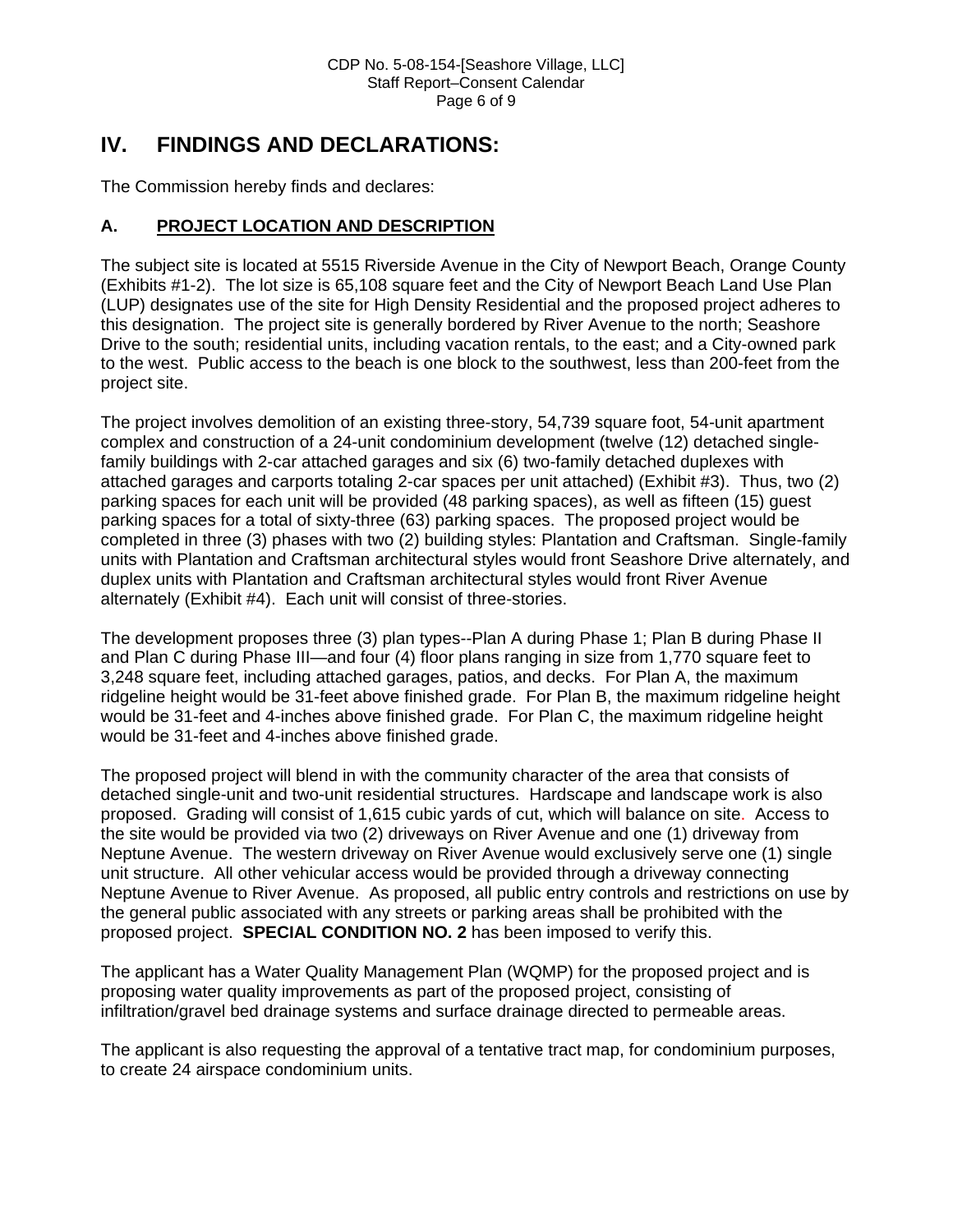#### CDP No. 5-08-154-[Seashore Village, LLC] Staff Report–Consent Calendar Page 7 of 9

The applicant has stated that landscaping is proposed and plans have been submitted. The placement of any vegetation that is considered to be invasive which could supplant native vegetation should not be allowed. Invasive plants have the potential to overcome native plants and spread quickly. Invasive plants are generally those identified by the California Invasive Plant Council (http://www.cal-ipc.org/) and California Native Plant Society (www.CNPS.org) in their publications. Furthermore, any plants in the landscape plan should only be drought tolerant to minimize the use of water (and preferably native to coastal Orange County). The term drought tolerant is equivalent to the terms 'low water use' and 'ultra low water use' as defined and used by "A Guide to Estimating Irrigation Water Needs of Landscape Plantings in California" prepared by University of California Cooperative Extension and the California Department of Water Resources dated August 2000 available at [http://www.owue.water.ca.gov/landscape/pubs/pubs.cfm.](http://www.owue.water.ca.gov/landscape/pubs/pubs.cfm)

Commission staff has reviewed the submitted Landscaping Plan and determined that non-drought tolerant plants have also been found: *Hymenosporum Flavum, Losphostemon Confertus, Metrosideros Excelsus, Ligustrum Texanum, Rhaphiolepis "Ballerina", Rhaphiolepis "Springtime", Scaevola "Mauve Clusters", Gazania 'Sunrise Yellow", Rhaphiolepis "Majestic Beauty", Agapanthus "Peter Pan", Nephrolepis Cordifolia, Photinia Fraseri, Pittosporum Tobira, Strelitzia Reginae,* and *Thymus Vulgaris*. In addition, the drought tolerancy of the proposed grass could not be determined: *"Marathon" Fescue Grass*. Therefore, the Commission imposes **SPECIAL CONDITION NO. 4**, which requires the applicant to submit a Revised Landscaping Plan, which consists of native or non-native drought tolerant plants, which are non-invasive.

### **B. LOCAL APPROVALS**

### 1. Tentative Tract Map No. 2007-001

Approval from the Planning Commission to create 24 airspace condominium units.

2. Modification Permit No. 2007-044

Approval from the Planning Commission to reduce the minimum building separation distance required by distance along Seashore drive required by the MFR zoning designation from 20 feet to 10 feet and to allow a 3-foot sideyard setback where the MFR zone requires approximately 24-feet sideyard setback based on lot width.

3. Use Permit No. 2007-011

Approval from the Planning Commission to exceed the midpoint height requirement of 28 feet for the duplex structures by 1-foot 6-inches, whereas the maximum permitted ridge height of 33-feet would not be exceeded.

### 4. Coastal Residential Development Permit (CRDP) No. 2007-001

Approval from the Planning Commission that ensures compliance with California Government Code Section 65590 et. Seq. and Chapter 20.86 of the City of Newport Beach Municipal Code for projects located in the Coastal Zone.

### **C. DEVELOPMENT**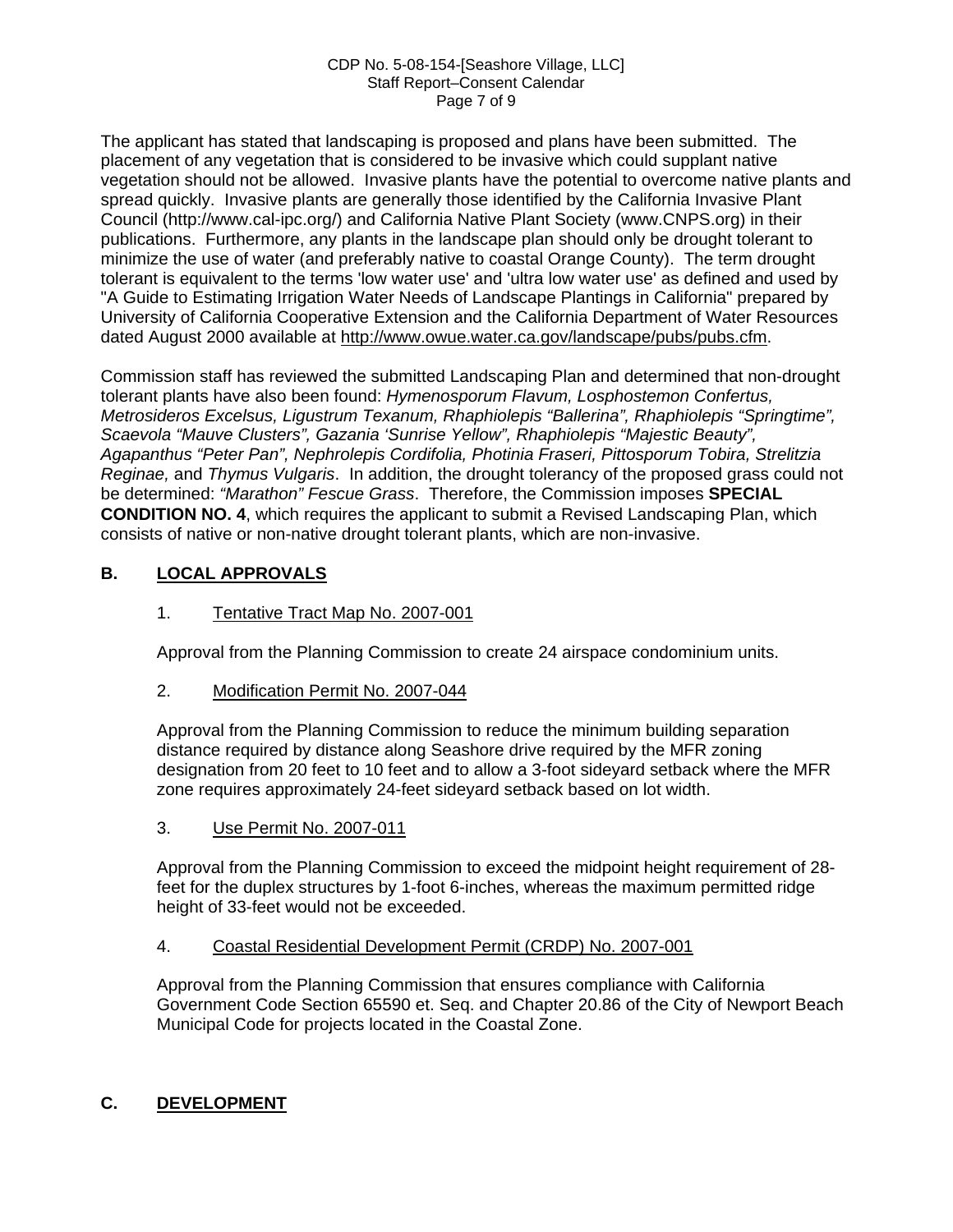The development is located within an existing developed area and is compatible with the character and scale of the surrounding area. However, the proposed project raises concerns that future development of the project site potentially may result in a development which is not consistent with the Chapter 3 policies of the Coastal Act. To assure that future development is consistent with the Chapter 3 policies of the Coastal Act, the Commission finds that a future improvements special condition be imposed. As conditioned the development conforms with the Chapter 3 policies of the Coastal Act.

### **D. PUBLIC ACCESS**

The proposed development will not affect the public's ability to gain access to, and/or to use the coast and nearby recreational facilities. Therefore, the development, as proposed and conditioned, conforms with Sections 30210 through 30214, Sections 30220 through 30224, and 30252 of the Coastal Act.

### **E. WATER QUALITY**

The proposed development has a potential for a discharge of polluted runoff from the project site into coastal waters. The development, as proposed and as conditioned, incorporates design features to minimize the effect of construction and post-construction activities on the marine environment. These design features include, but are not limited to, the appropriate management of equipment and construction materials, reducing runoff through the use of permeable surfaces, the use of non-invasive drought tolerant vegetation to reduce and treat the runoff discharged from the site, and for the use of post-construction best management practices to minimize the project's adverse impact on coastal waters. Therefore, the Commission finds that the proposed development, as conditioned, conforms with Sections 30230 and 30231 of the Coastal Act regarding the protection of water quality to promote the biological productivity of coastal waters and to protect human health.

### **F. LOCAL COASTAL PROGRAM**

Section 30604 of the Coastal Act provides for the issuance of coastal development permits directly by the Commission in regions where the local government having jurisdiction does not have a certified local coastal program. The permit may only be issued if the Commission finds that the proposed development will not prejudice the ability of the local government to prepare a Local Coastal Program, which conforms with the Chapter 3 policies of the Coastal Act.

The Land Use Plan for the City of Newport Beach was effectively certified on May 19, 1982. At the October 2005 Coastal Commission Hearing, the certified LUP was updated. Since the City only has an LUP, the policies of the LUP are used only as guidance.

The proposed development is consistent with the Chapter Three policies of the Coastal Act. Therefore, the Commission finds that the proposed development would not prejudice the ability of the City to prepare a certified coastal program consistent with the Chapter 3 policies of the Coastal Act.

### **G. CALIFORNIA ENVIRONMENTAL QUALITY ACT**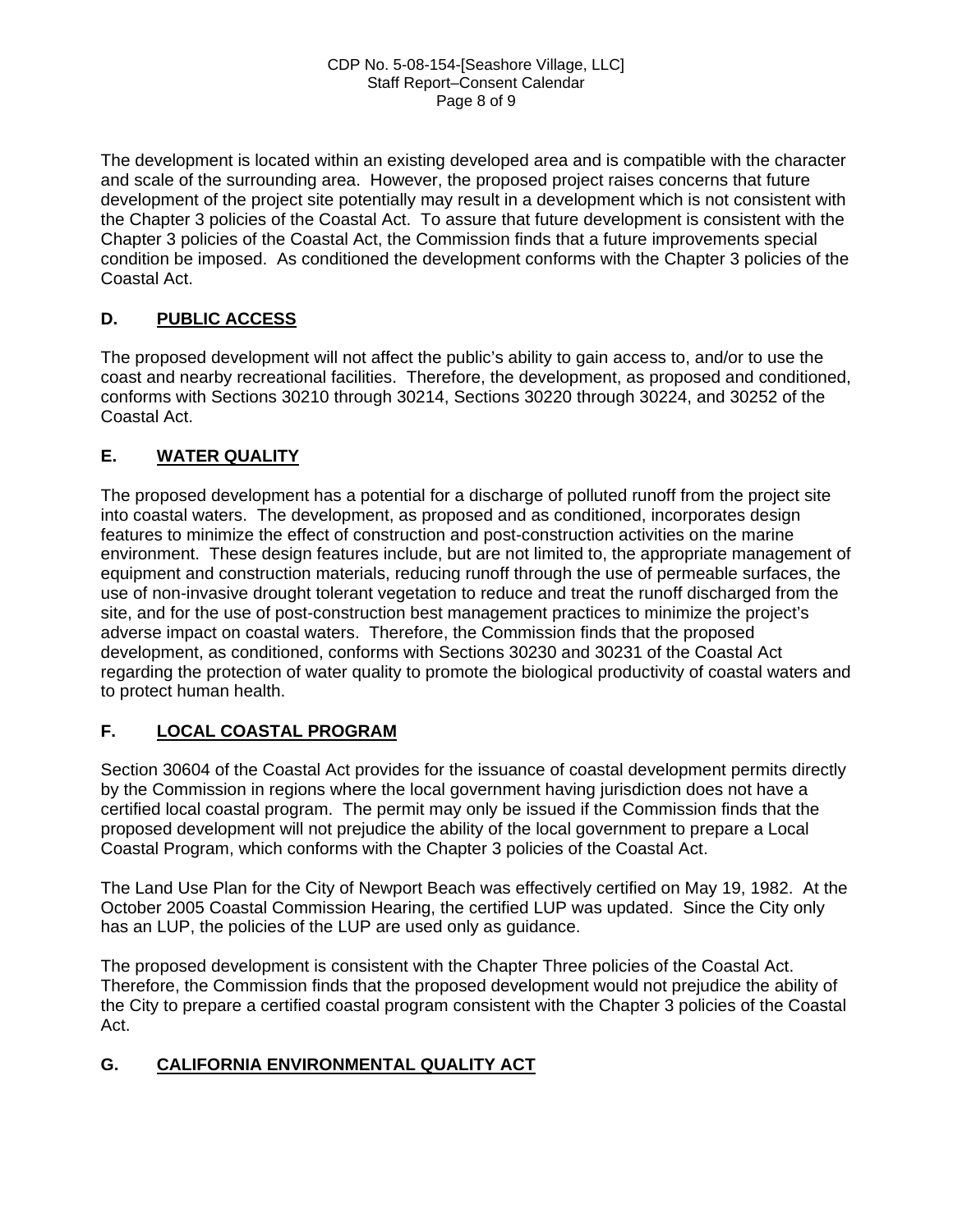#### CDP No. 5-08-154-[Seashore Village, LLC] Staff Report–Consent Calendar Page 9 of 9

As conditioned, there are no feasible alternatives or additional feasible mitigation measures available that would substantially lessen any significant adverse effect that the activity may have on the environment. Therefore, the Commission finds that the proposed project, as conditioned to mitigate the identified impacts, is the least environmentally damaging feasible alternative and can be found consistent with the requirements of the Coastal Act to conform to CEQA.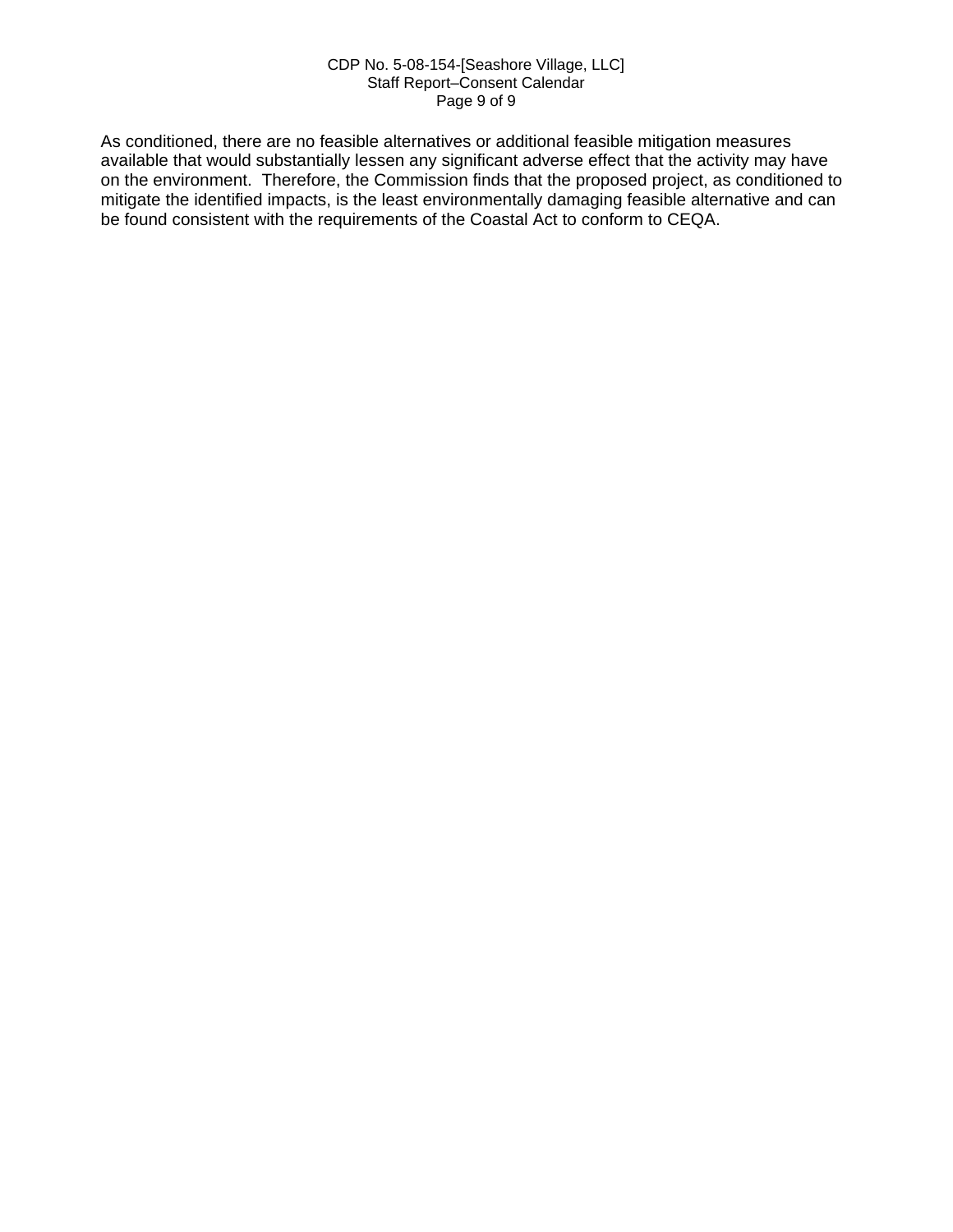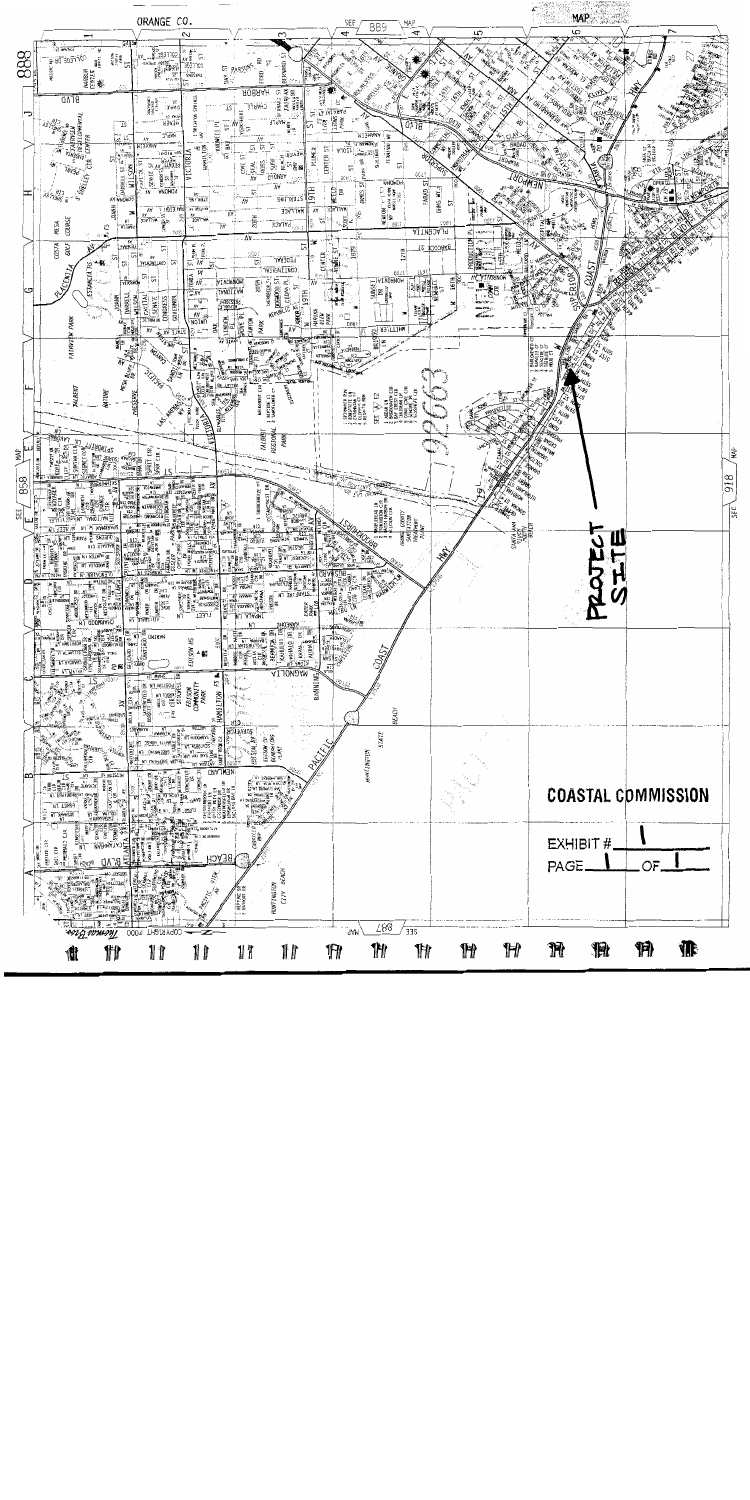

**Ownership Map** 

SUSAN W. CASE, INC. 917 GLENNEYRE ST #7 LAGUNA BEACH CA 92651 949-494-6105 **SUSANCASE@PRODIGY.NET**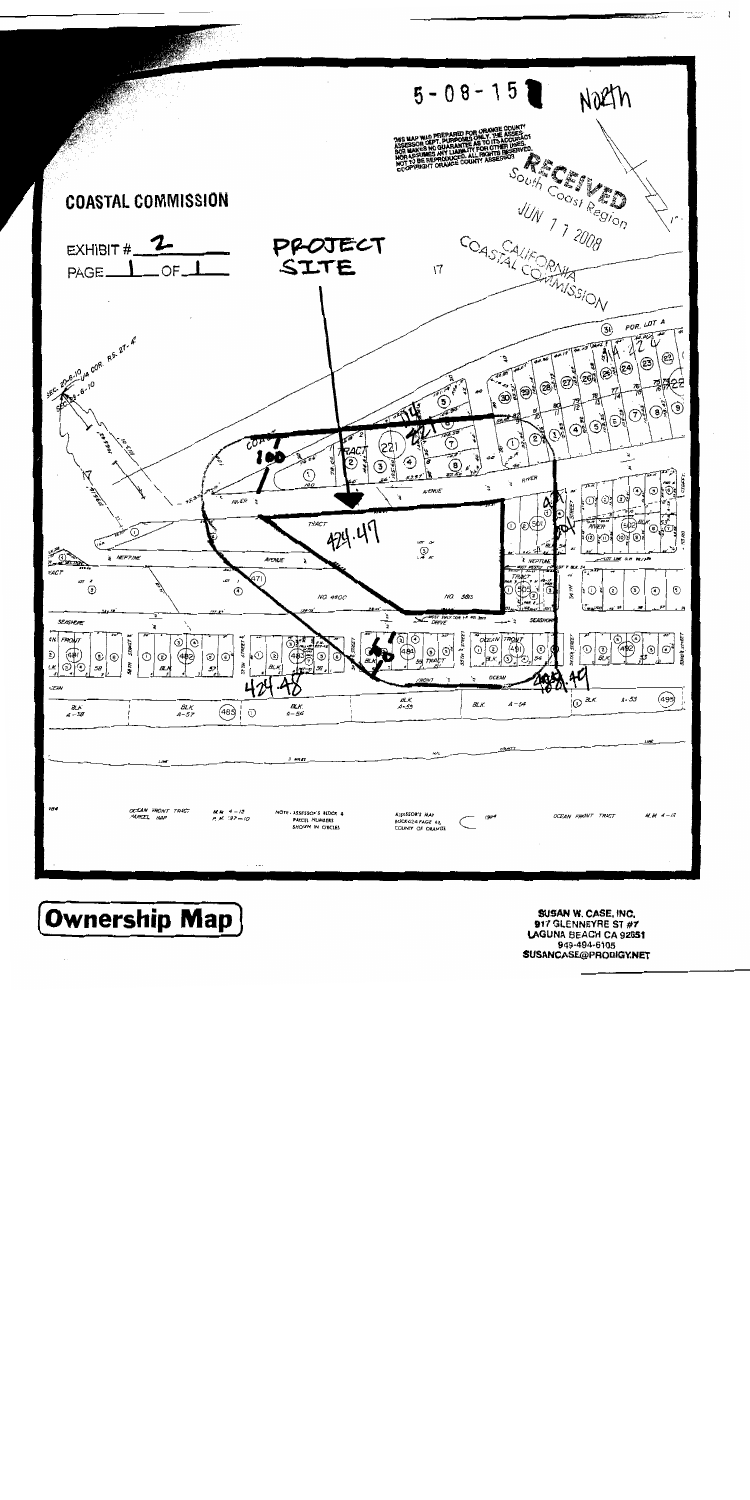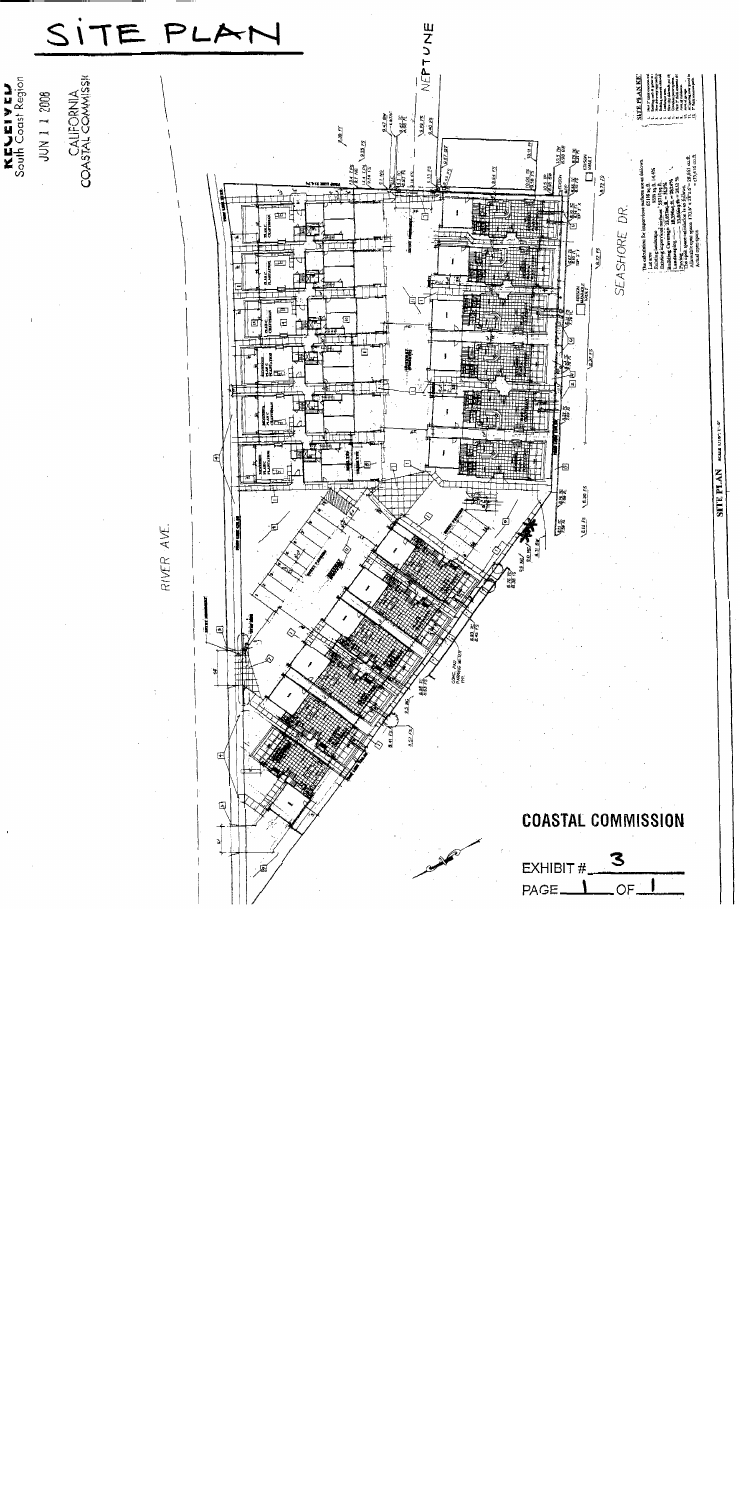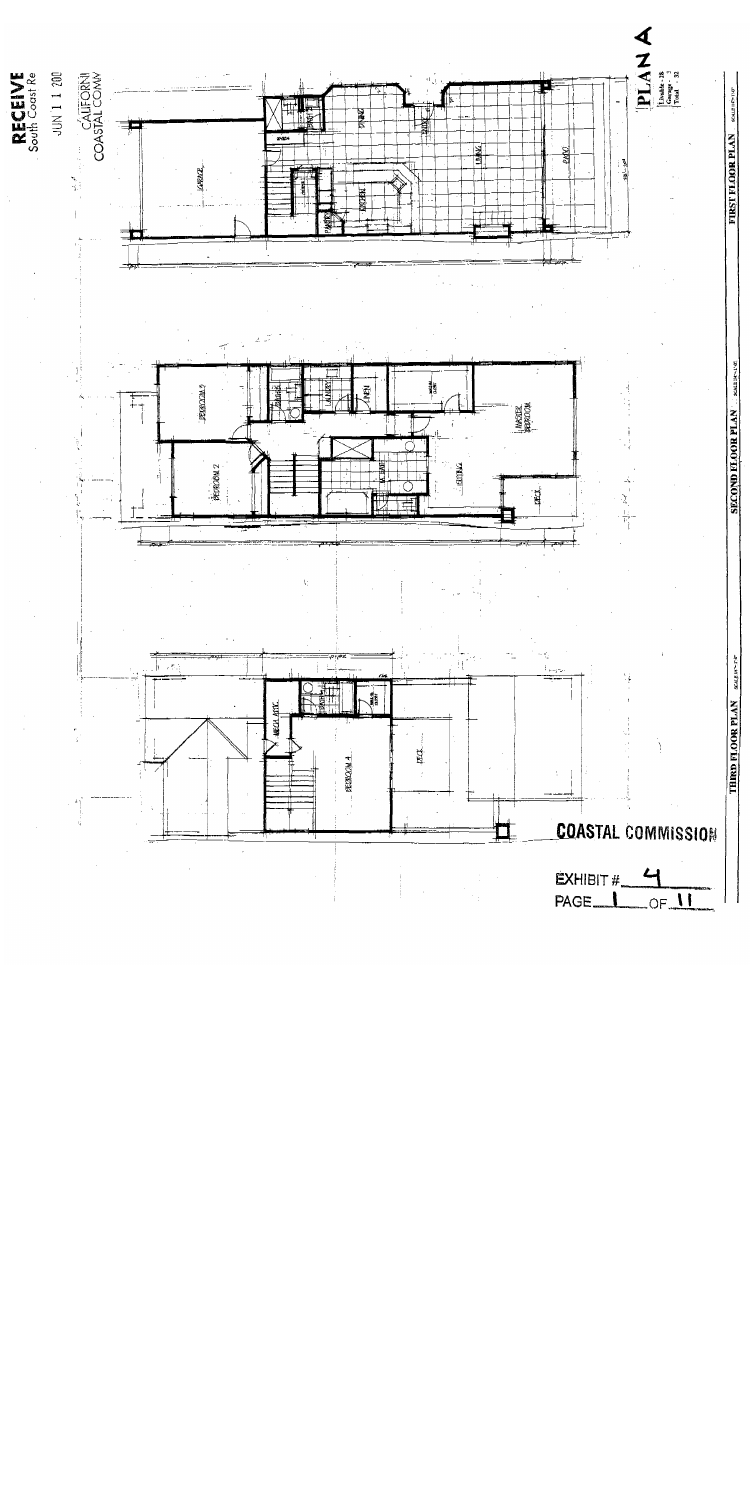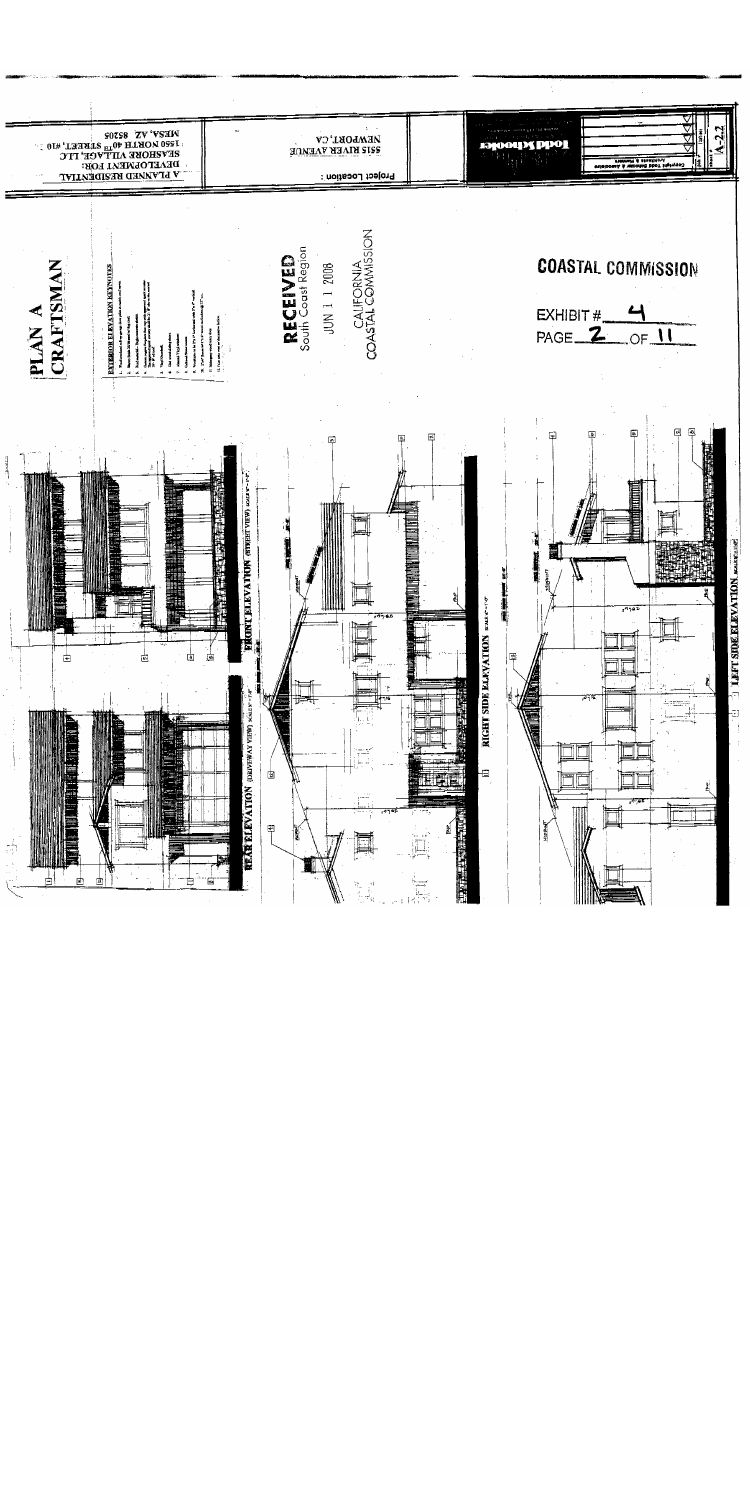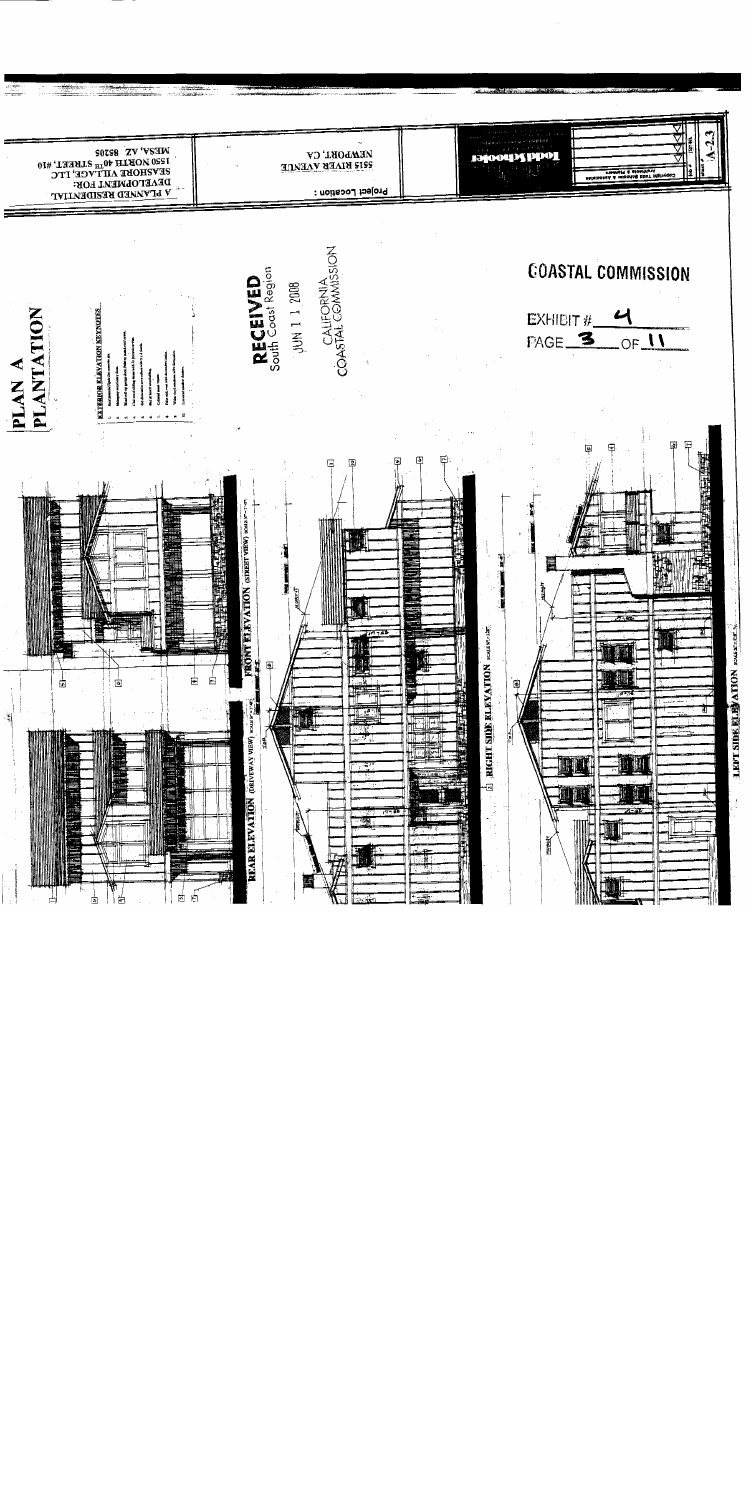

 $\frac{1}{2}$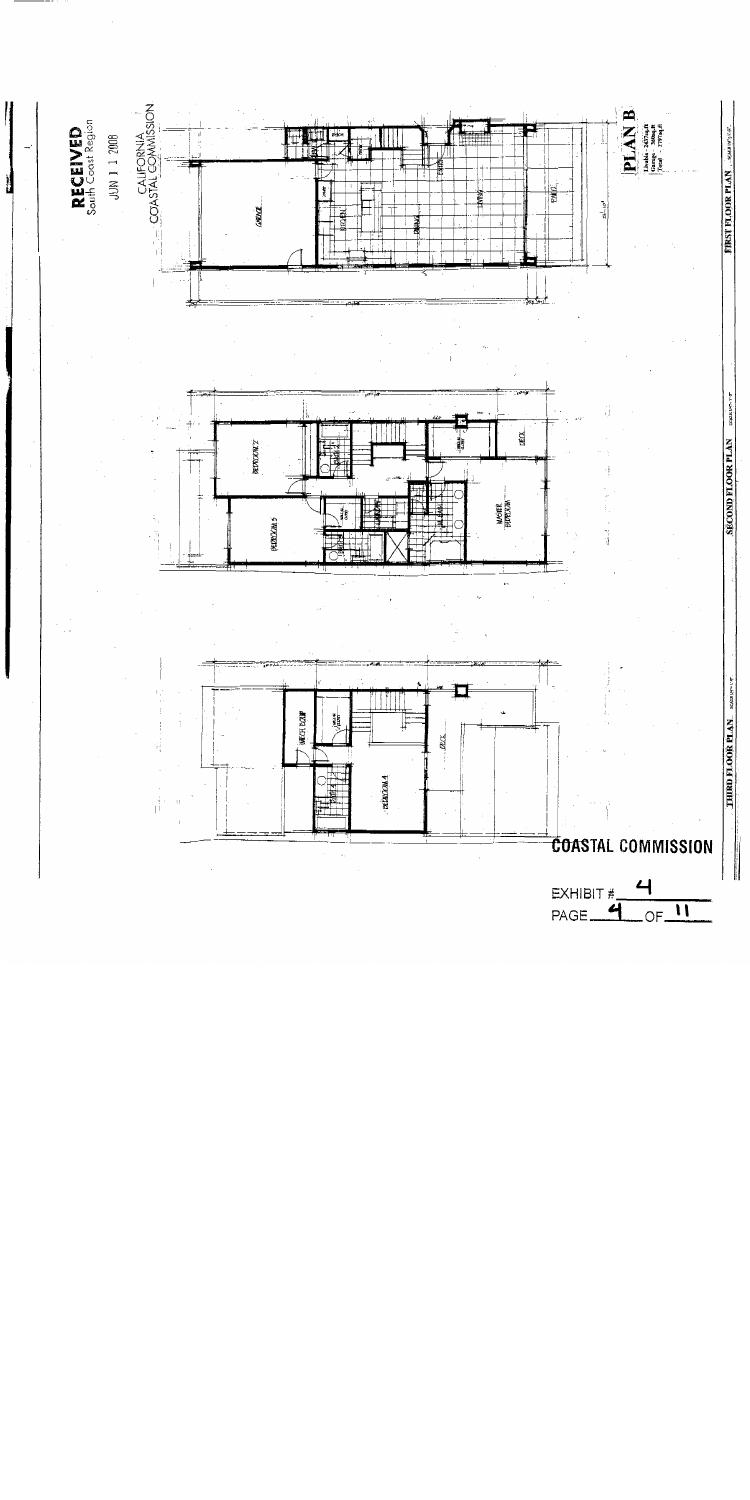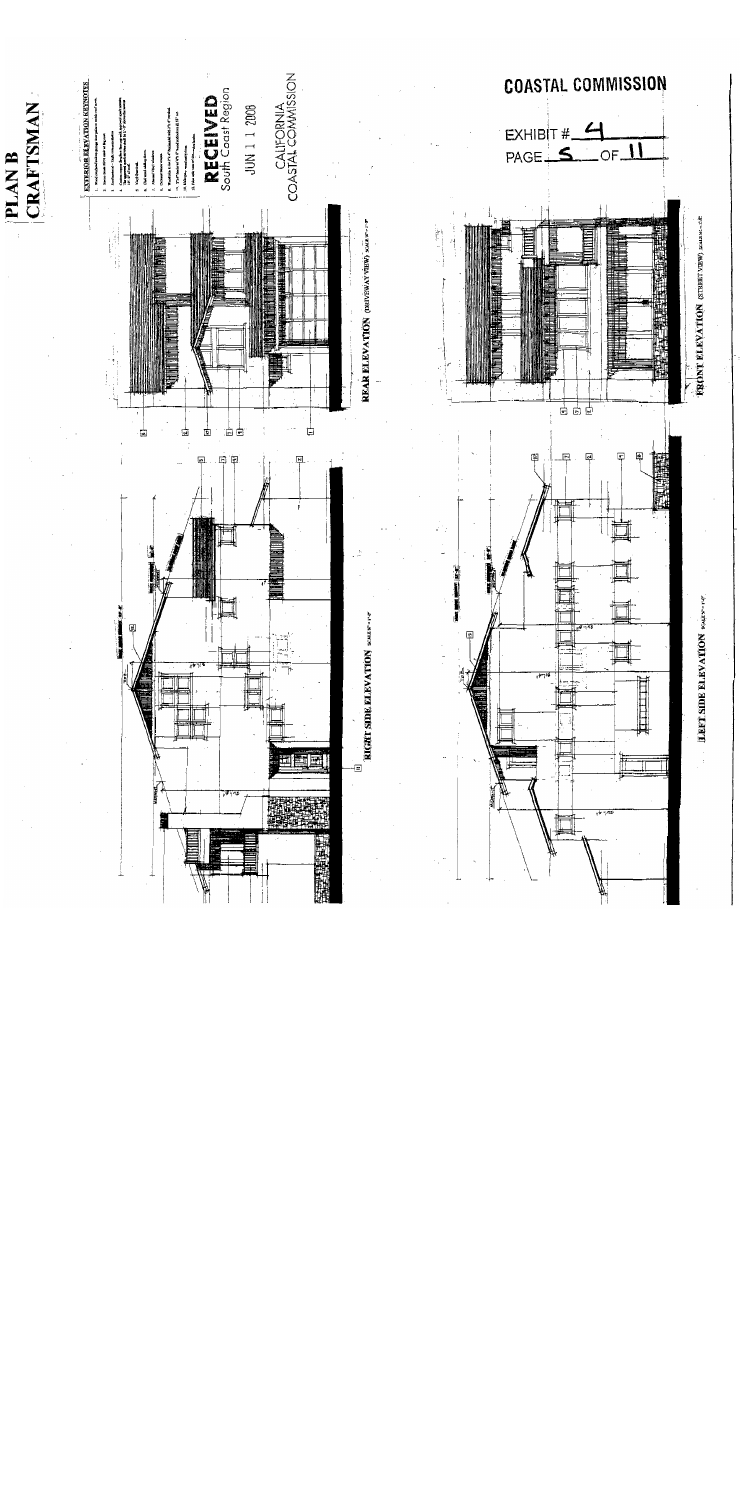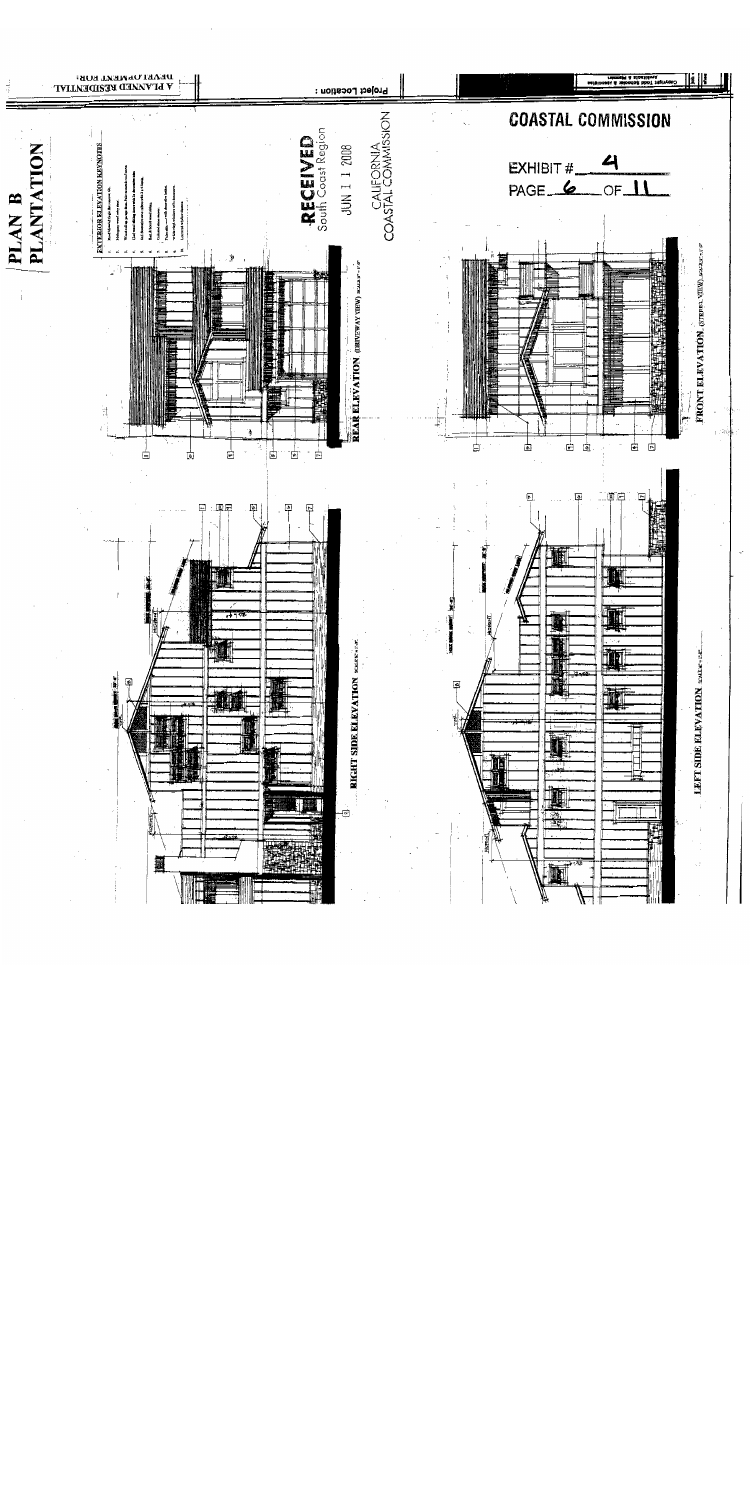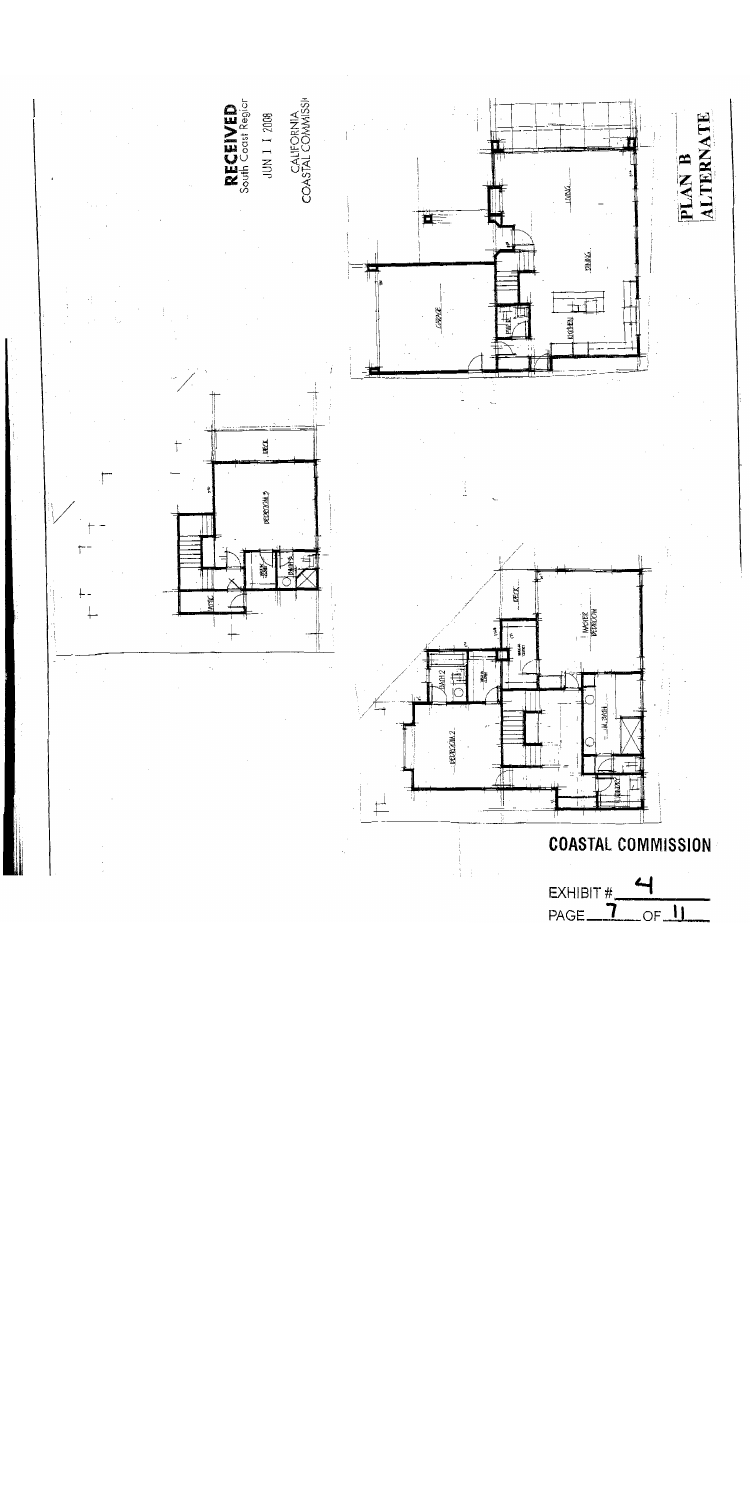# **COASTAL COMMISSION**

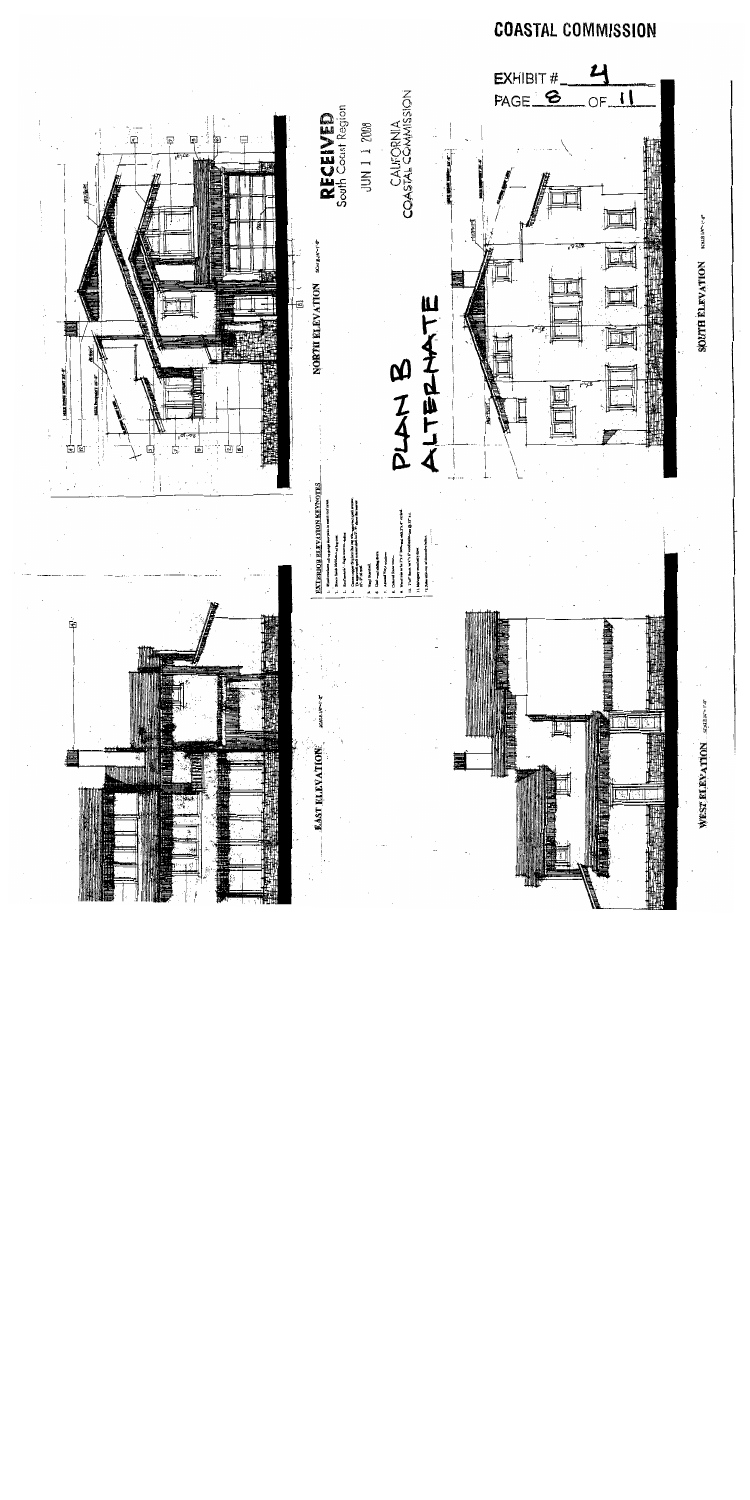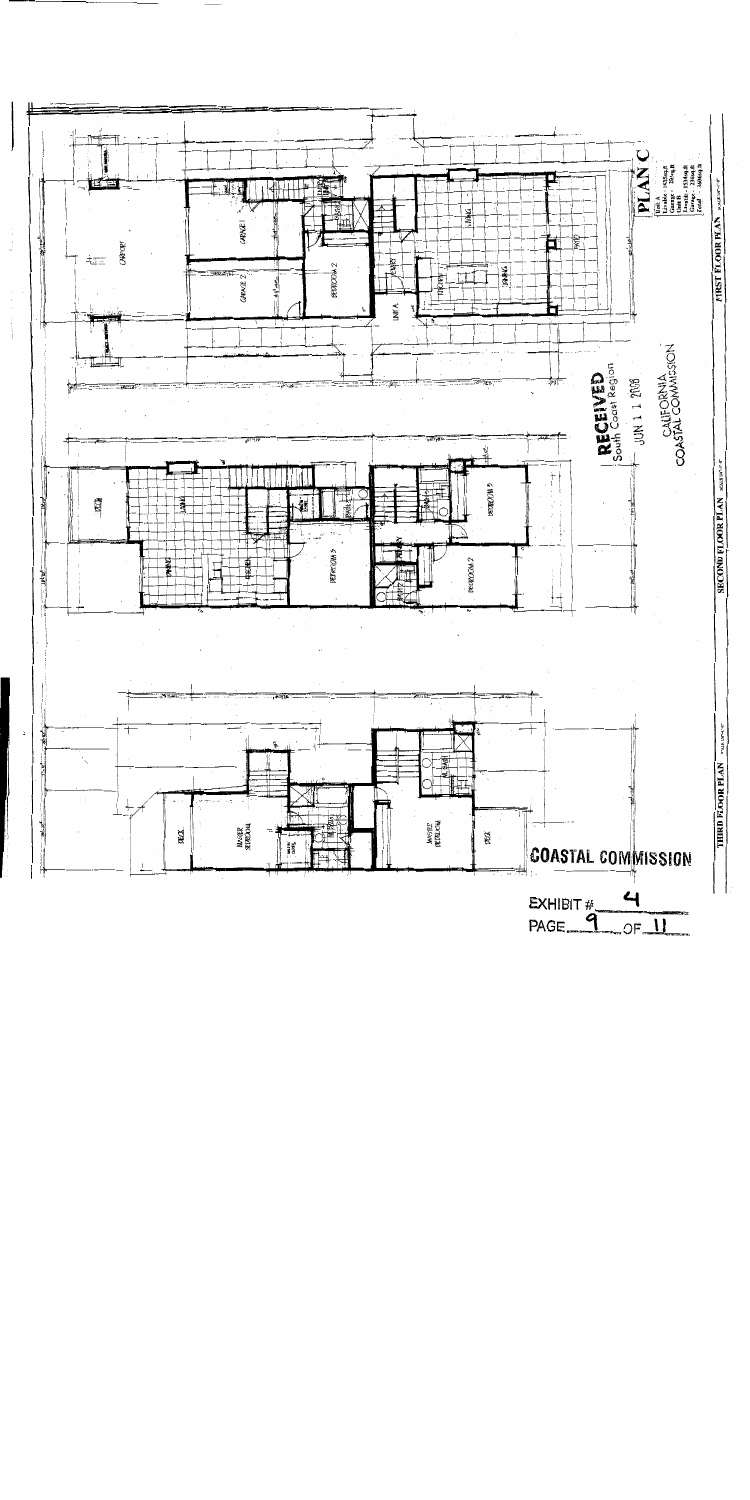

**DMOT** 

**COASTAL COMMISSION**